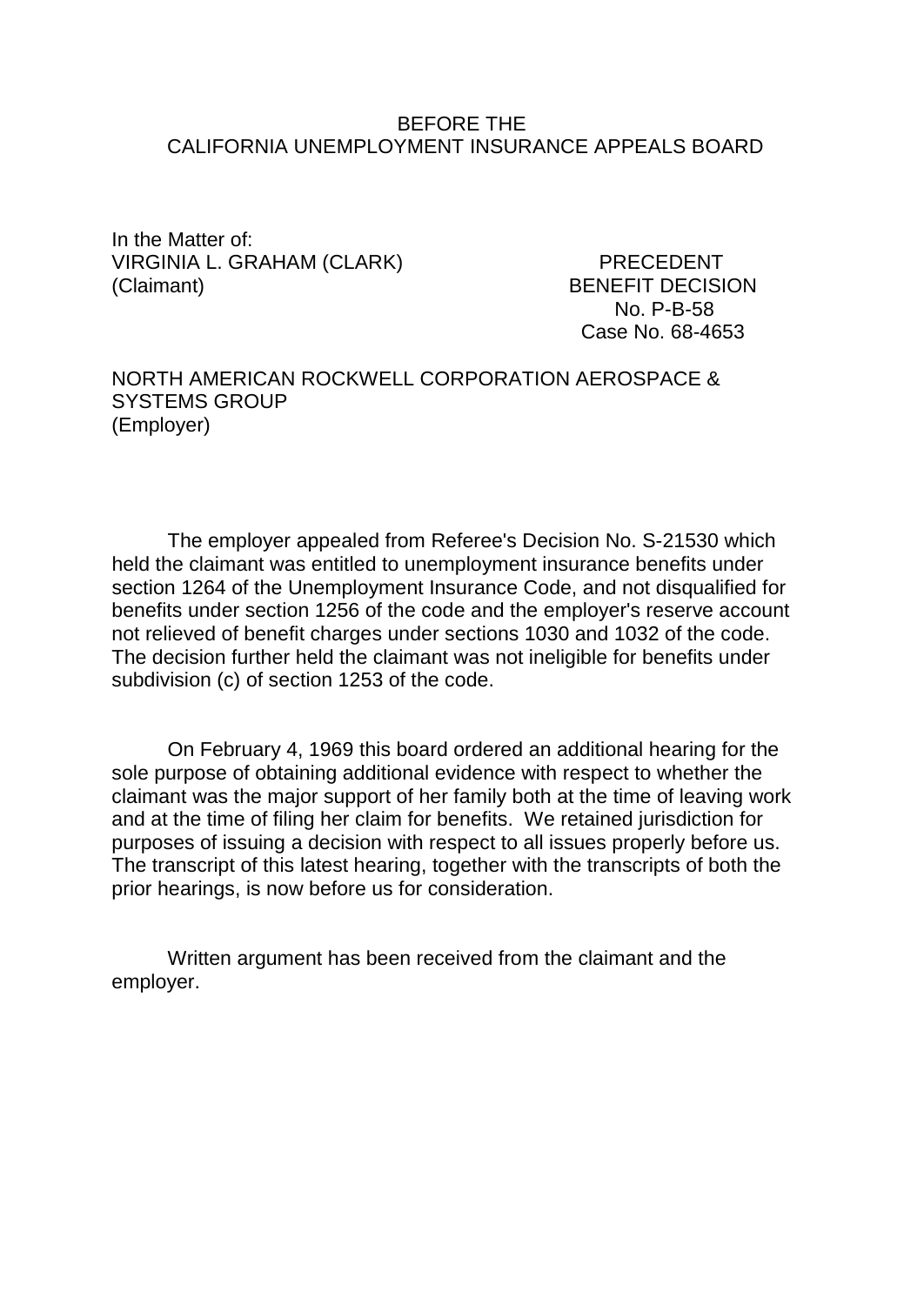### STATEMENT OF FACTS

The claimant was employed by the above named aerospace company beginning February 15, 1960. When she quit on July 26, 1968 she was a senior key punch operator earning \$3.18 per hour working in the employer's Downey, California plant.

She voluntarily left this job to marry her finace who resided and was employed in Weimar, California, a location over 400 miles from Downey.

The claimant's fiancé had been visiting her in Southern California. He was scheduled to report back to his employment in Weimar on Monday, July 29, 1968. Because the claimant wished to accompany her fiancé to the intended site of their future residence and because they had planned to be married on August 4, 1968, the claimant traveled with him by automobile to the northern part of the state on July 27, 1968.

From the time of her arrival in Weimar until her marriage in Reno, Nevada, on August 8, 1968, the claimant resided with her future in-laws. The marriage was delayed beyond the August 4 date originally set because the claimant's fiancé was unable to secure an earlier leave of absence from his job.

During this period of residence with her future in-laws, and prior to her marriage, the claimant filed her claim for unemployment insurance benefits on July 29, 1968. She had been paying them a nominal sum for subsistence and in all other respects was her sole support prior to her marriage.

She was also self-sufficient at the time she left her employment in Downey. She was residing alone at that time and receiving no financial assistance from her parents or sister, her only relatives.

The claimant was not supporting her parents or her sister either at the time of leaving her job with the employer herein or on the day she filed her claim for benefits.

The claimant offered no restrictions to her availability for new work; she expressed a willingness to work in several occupations and at the prevailing wage offered for such services within commuting radius of her residence in Weimar, California. The department supported her contention that there was a potential labor market for her services in the area of her residence.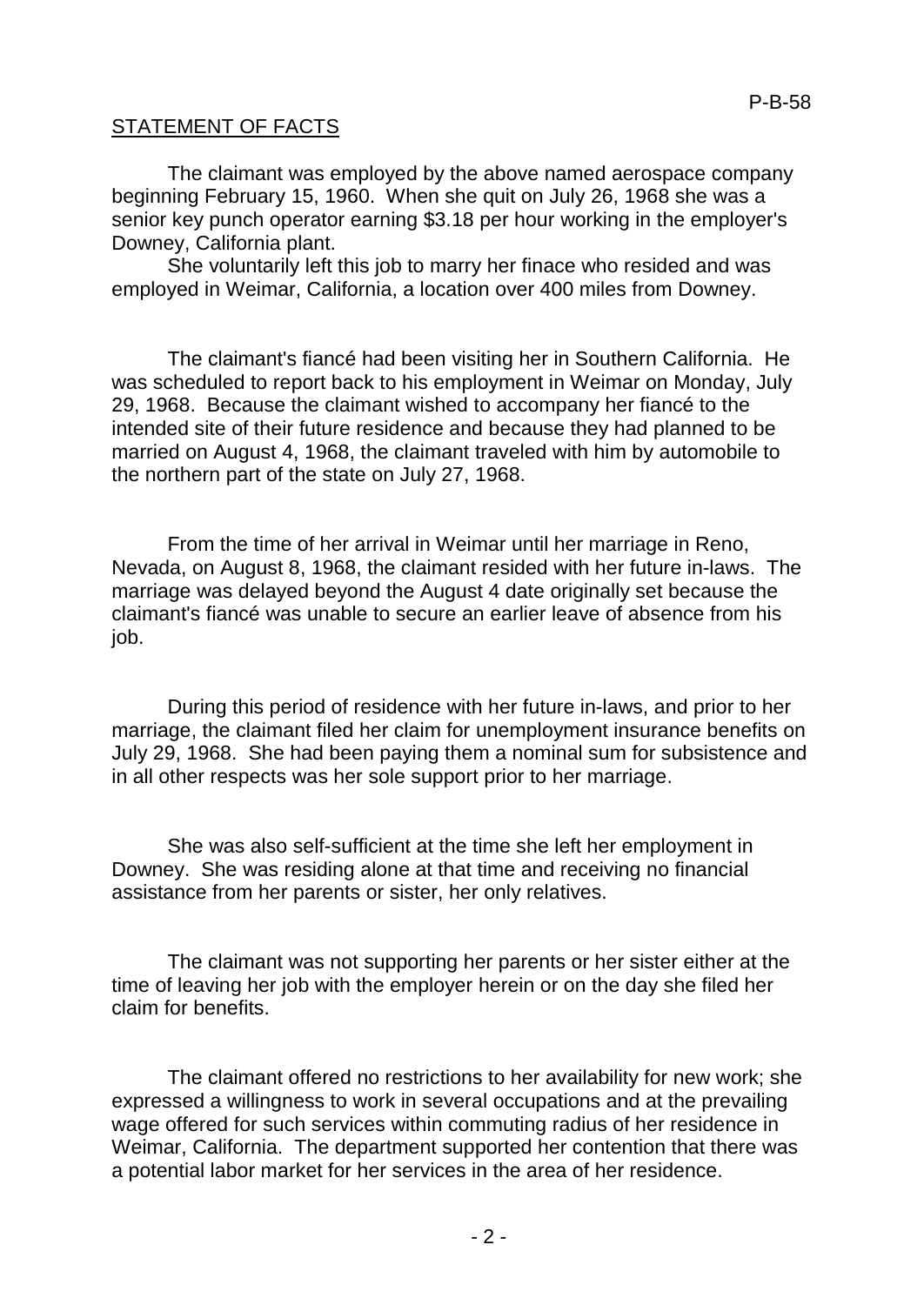### REASONS FOR DECISION

We conclude, as a matter of law, that the claimant has met the eligibility provisions of section 1253(c) of the code which requires a claimant be "able to work and available for work."

Section 1256 of the Unemployment Insurance Code provides that a claimant shall be disqualified from receiving benefits if she left her most recent work voluntarily and without good cause. In this event, the employer's reserve account may be relieved of benefit charges under sections 1030 and 1032 of the code.

We recently reaffirmed a long recognized criterion for the determination of "good cause" when we stated in Appeals Board Decision No. P-B-27 that good cause for the voluntary leaving of work exists when the facts disclose a real, substantial and compelling reason of such nature as would cause a reasonable person genuinely desirous of retaining employment to take similar action.

Except for the circumstance of her fiancé's inability to secure a leave of absence, the claimant in the present case would have been married as planned on August 4, 1968. This circumstance was beyond the claimant's control and was not contemplated prior to her resignation and leaving of work. To hold that a woman in this situation did not have good cause and was subject to disqualification under section 1256 of the code would in effect be to place a hindrance upon the establishment of the marital relationship. While this factor alone would not be sufficient reason to find that such a leaving is not disqualifying, considerations of logic and social expediency also bring us to the same conclusion.

We hold that a woman who leaves her work in order to marry a man who has an established home and employment in a community sufficiently far removed from that of the woman's last employment to make it impossible for her to establish her home at her husband's residence and continue to work at her former residence has good cause for such leaving. Were she not to leave her work under those circumstances, she could not establish a home with her new husband. Since the establishment of a home with her husband is an integral and inseparable part of a woman's marital obligation, the only way in which she could avoid leaving her last employment would be to forego her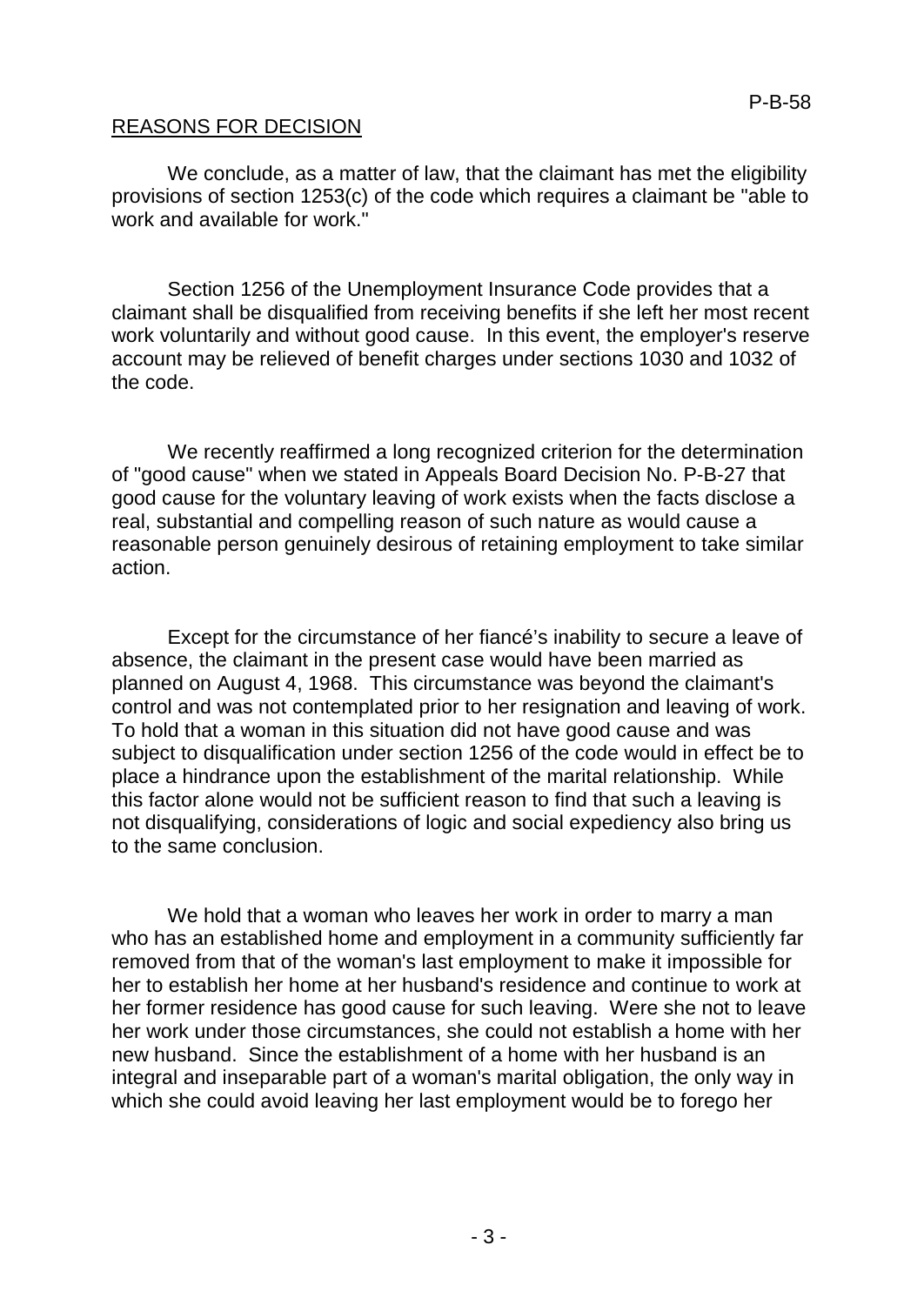marriage plans or else to enter into a marital relationship that bears only the most remote resemblance to that normally contemplated. We do not believe that the legislature intended such a result. The claimant left work with good cause within the meaning of section 1256 of the code. Accordingly, the employer's reserve account may not be relieved of benefit charges under sections 1030 and 1032 of the code.

Under the provisions of section 1264 of the code, a claimant is rendered ineligible for unemployment insurance benefits for the period of unemployment ensuing after her leaving of work to be married and until she subsequently secures bona fide employment even though good cause existed for her voluntary leaving of work, unless she was the major support of her family at the time she left work and at the time she filed her claim for benefits. The claimant in the present case is clearly ineligible under this section of the code unless she comes within the major support exception.

The major support exception to the general rule of ineligibility when leaving employment to be married should, in our opinion, be subject to the rule that it be strictly but reasonably construed (Crawford, Statutory Construction, Section 239 (1940 ed.)). Any claimant who claims benefits and attempts to avoid the ineligibility provision of section 1264 must affirmatively establish that she was the major support at each of the times set forth in the escape clause.

In this context we must examine the Department's definition of "family" set forth in its regulation, section 1264-1(c), Title 22, of the California Administrative Code. A claimant's "family" is comprised of a claimant's spouse, or parent, child, brother, sister, grandparent, or grandchild . . . whether or not the same live in a common household." In Regulation Decision No. 21 (decided December 18, 1953) we held this definition was in accord with the context and purpose of the statute and that the definition met the twin tests of reasonability and consistency.

Although a word of variable meaning under a variety of circumstances (see 16 Words and Phrases, page 344 et seq. (West Publishing Company, 1964)), we continue to believe that support is given to the expression of legislative intent in section 1264 of the code by recognizing a "family" as a collective body; one individual cannot constitute a family, because in adopting the provisions of section 1264, the legislature envisaged reciprocal, natural and moral duties of support and care.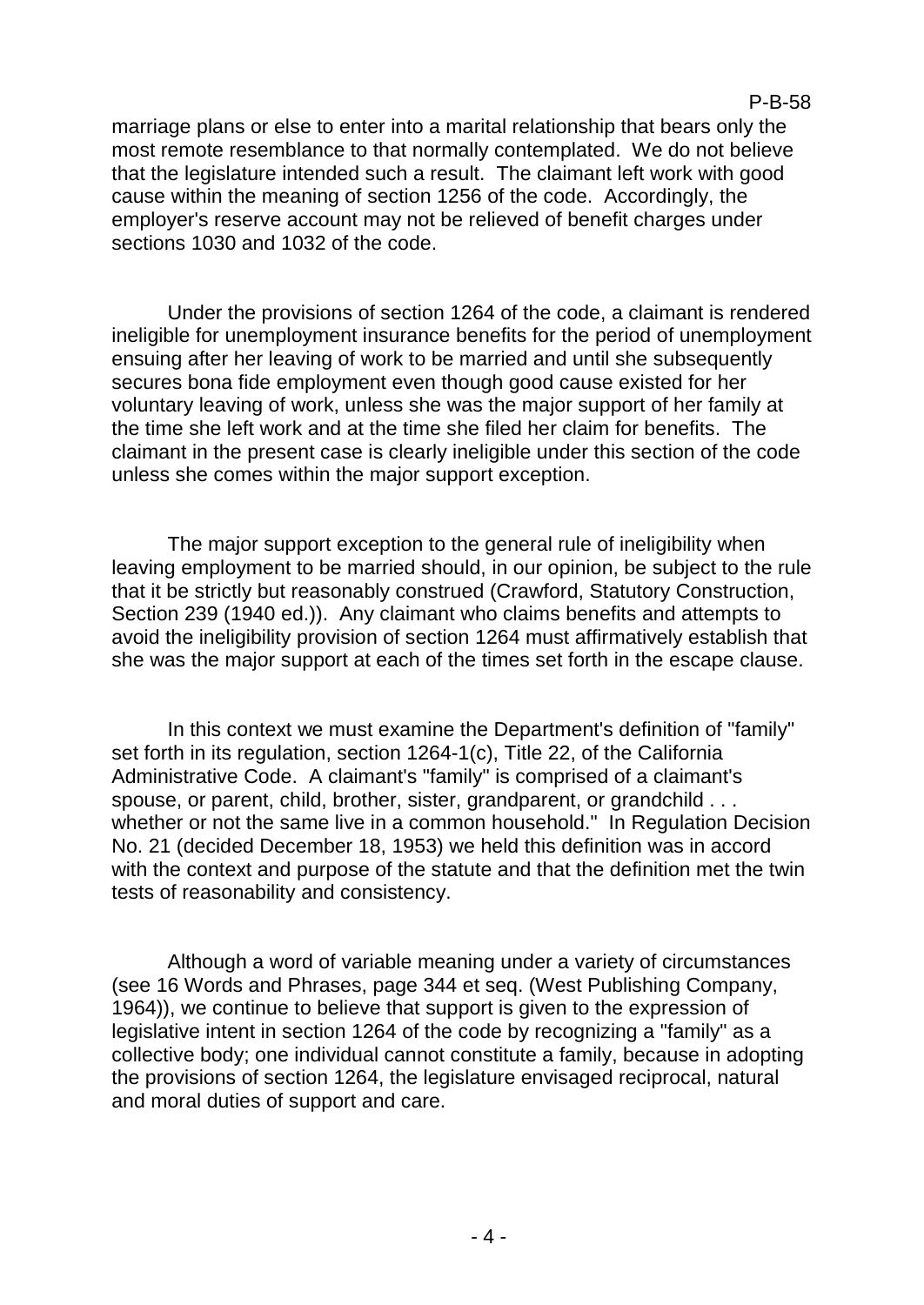P-B-58

This is not of course a novel approach to construing the major support provision of the code, for in Benefit Decision No. 6608 we strictly interpreted the Department's definition of "domestic duty" in subdivision (b) of the regulation now under consideration. We considered that provision in pari materia to the definition of "family" in subdivision (c), and we held that since a claimant's nieces and nephews were not included in the Department's definition of "family," a claimant who left her work to care for such distant relatives did not leave her work for a "domestic duty."

Furthermore, the twin tests of reasonability and consistency required by us in Regulation Decision No. 21, supra, make it essential that the definition encompass single as well as married claimants. If it did not, the definition and hence the promulgated regulation would be discriminatory and invalid. All claimants must be subject to the same standards whether they are married or unmarried (Benefit Decisions Nos. 6194 and 6322).

Proceeding then to an application of the definition to a multitude of possible relationships, we have sought to relate a claimant's family status to an identifiable group (compare Benefit Decision No. 6422 with Benefit Decision No. 6706), or at the very least to one other person, usually a minor child, to whom a duty of support was owed when an immediate family or economic unit larger in size could not otherwise be readily ascertained (Benefit Decisions Nos. 6316, 6319 and 6320).

The logic of our choice of a claimant's immediate family as the group to which he or she may properly be attached, in preference to a more distant group or household, is again found in the fact that the former group is the one which the claimant is primarily obligated to support or from which he or she derives subsistence.

In Benefit Decision No. 6321, for example, we took pains to point out that the relationships envisaged in subdivision (c) of the regulation appertained to a claimant's blood relatives as opposed to step relatives or foster relatives; and, in Benefit Decision No, 6326 we reiterated the underlying rationale for this and similar holdings when we stated that a claimant's blood relatives were the ones to whom the claimant owed the primary duty of support. This was so even though the claimant's resignation was motivated by concern over the health of his mother (Benefit Decision No. 6321) and grandmother (Benefit Decision No. 6326) and not for any consideration connected with the welfare of his immediate family.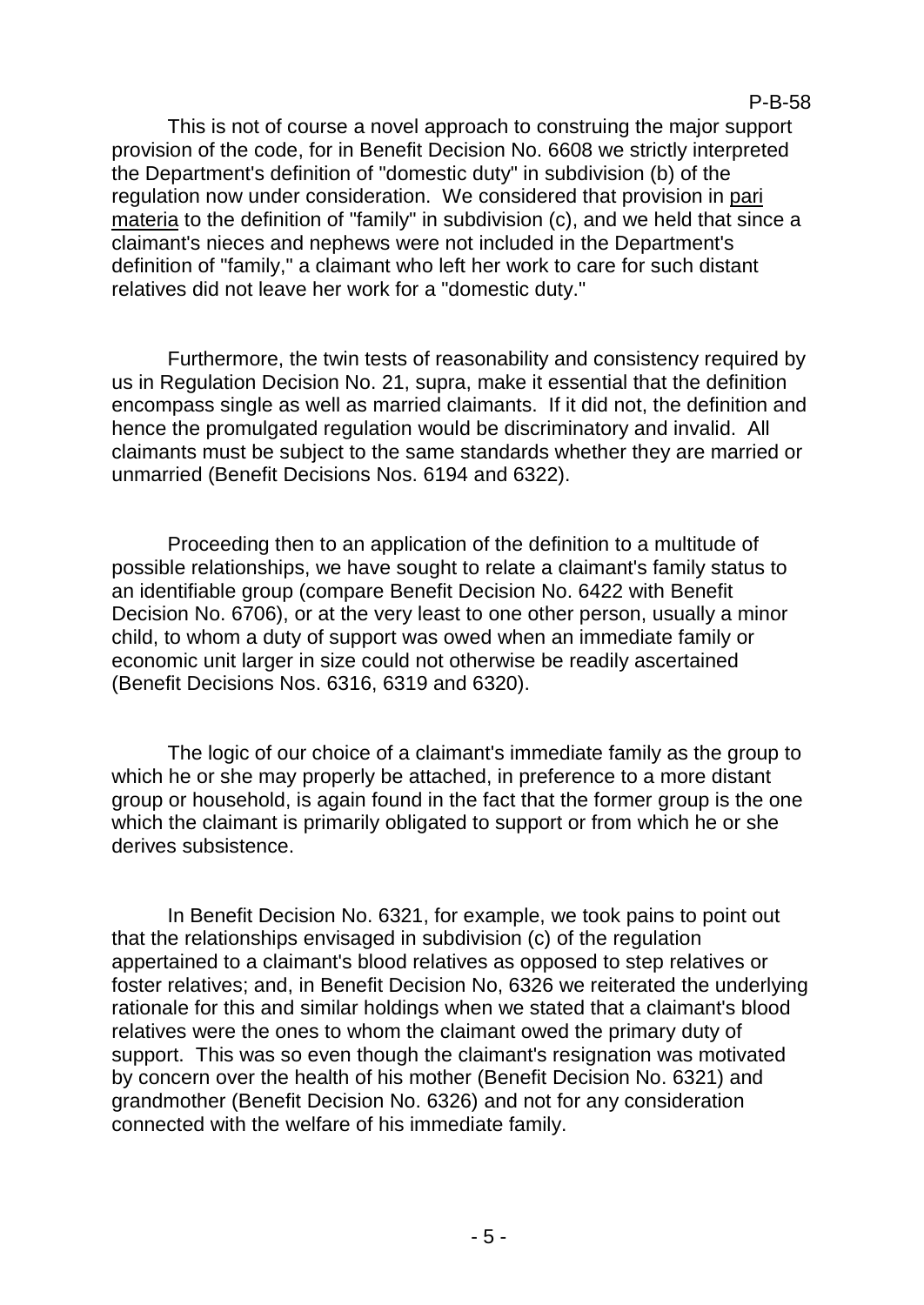These cases, therefore, suggest the following principles which we now adopt: A family unit is exemplified by reciprocal legal and moral duties of care and support, such as found under circumstances of parental responsibility or filial obligation. Once such a unit is identified, the reason which impels a claimant to leave work becomes irrelevant to a determination of family status. It is thus not essential that family status be measured in terms of the circumstances causing a resignation, and language which may be otherwise construed (see Benefit Decisions Nos. 6194, 6321 and 6676) is expressly disapproved. If the record fails to disclose an identifiable family unit, a claimant is, perforce, ineligible to receive benefits without regard to whether he or she is self-supporting prior to filing a claim for benefits. He or she fails to qualify as a "family" within the meaning of the section 1264 escape clause.

In the present case, the claimant's family was not the group comprised of her future in-laws. The claimant's family at the time she left work and when she filed her claim for benefits consisted of her parents and her sister from whom she chose to live separate and apart. Since she was not their major support, however, either at the time she left her work in Downey or when she filed her claim for benefits in Weimar, she must be held ineligible for benefits under section 1264 of the code. The fact that she was self-supporting at both times and was receiving no financial assistance herself from these individuals, and in all other respects was a femme sole, is immaterial.

Those portions of the reasoning in Benefit Decisions Nos. 6362 and 6370 which express views contrary to those expressed herein are hereby disaffirmed.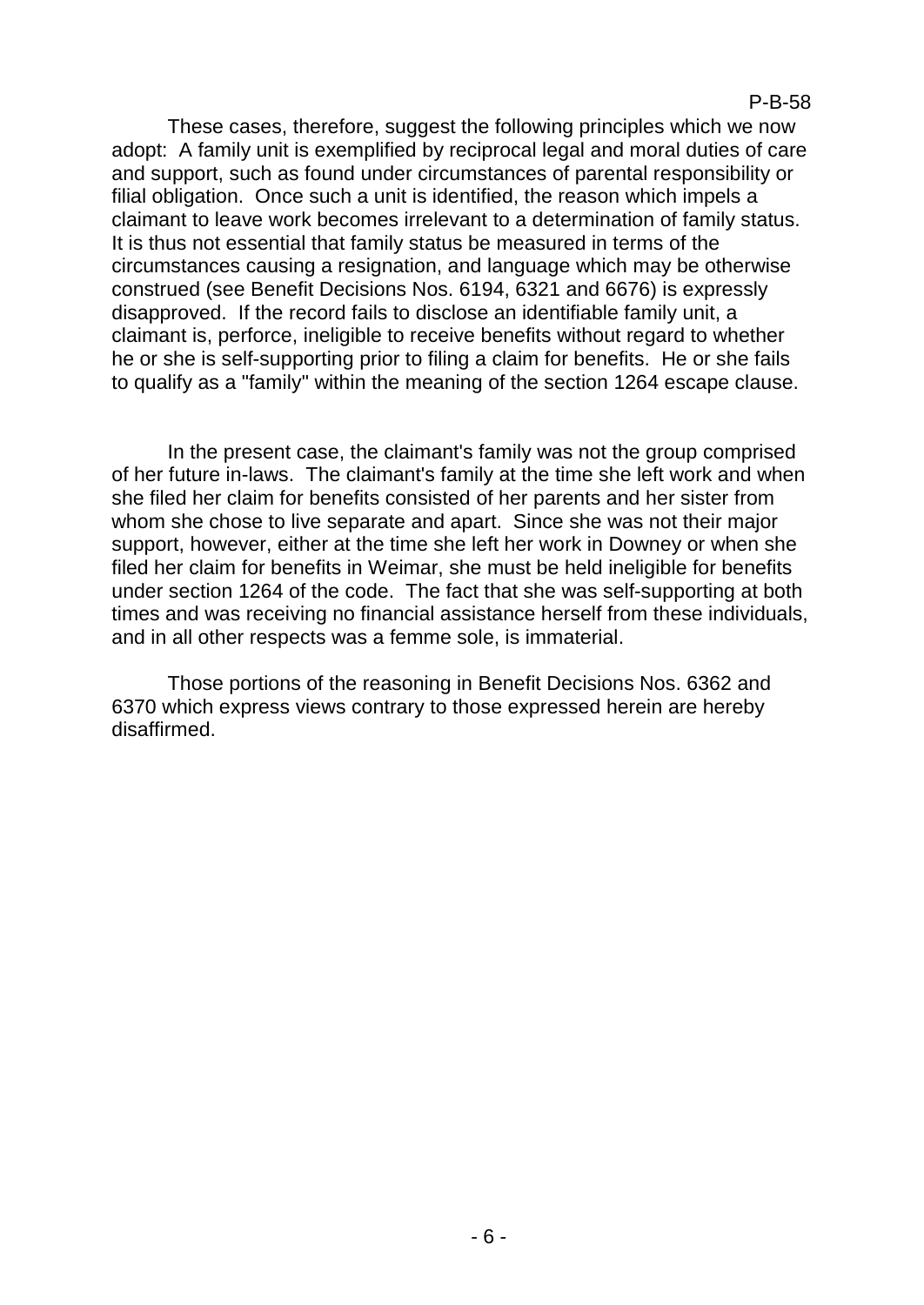### **DECISION**

The decision of the referee is modified. The claimant is not disqualified for benefits under section 1256 of the code and the employer's reserve account is not relieved of benefit charges under sections 1030 and 1032 of the code. The claimant is not ineligible for benefits under subdivision (c) of section 1253 of the code. She is ineligible to receive benefits under section 1264 of the code.

Sacramento, California, November 25, 1969

# CALIFORNIA UNEMPLOYMENT INSURANCE APPEALS BOARD

### ROBERT W. SIGG, Chairman

# CLAUDE MINARD

#### JOHN B. WEISS

DISSENTING - Written Opinion Attached

LOWELL NELSON

DON BLEWETT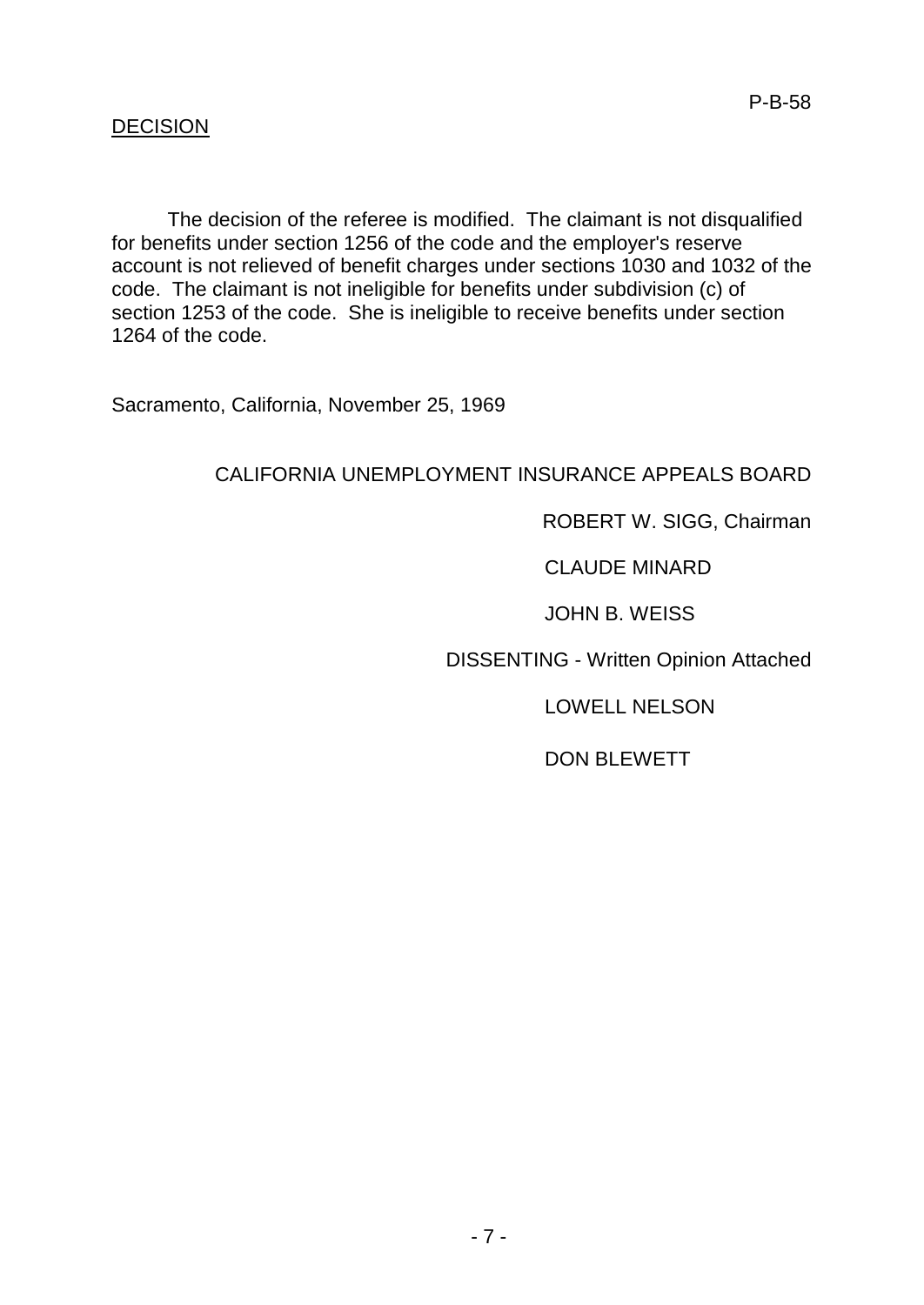### DISSENTING OPINION

We have no disagreement with the majority opinion insofar as it holds that the claimant voluntarily left her most recent work with good cause and that she was available for work. We are concerned, however, with that portion of the decision which holds that the claimant is not entitled to the benefit of the so-called escape clause contained in section 1264 of the code relating to major support.

In Benefit Decision No. 6362 we considered a situation in which a claimant voluntarily left her work in Eureka, California on December 4, 1954 and travelled to Pinedale, Wyoming to be married. Her husband-to-be was employed and resided in that area. At the time she left her work the claimant was residing alone and was self-supporting. The marriage was delayed for financial reasons when the husband-to-be became unemployed and was, in addition, required to assume the care of his stepfather. The claimant was not yet married when she filed her claim for benefits on December 10, 1954, and had continued to be self-supporting. We stated.

"Since the claimant left her work to become married, her eligibility for benefits must be considered in the light of Section 1309 of the code (now section 1264 of the code). At the time she left her work and at the time she filed her claim, the claimant was a single person and was self-supporting. Although she was not a member of a family in the ordinary sense, she was entitled to the benefits of the 'major support' proviso in Section 1309 of the code, and consequently, was not ineligible by reason of that section."

This decision was issued on September 23, 1955, and was subsequently cited in support of a similar result reached in Benefit Decision No. 6370. It has since been consistently followed in a number of subsequent decisions.

Consistent administrative construction of a statute over many years, particularly when it originated with those charged with putting statutory machinery in effect, is entitled to great weight and will not be overturned unless clearly erroneous (Di Giorgio Fruit Corporation v. Department of Employment (1961), 56 C. 2d 54; 13 Cal. Rptr. 663; 362 P. 2d 487). The construction of a statute by the officials charged with its administration must be given great weight for their "substantially contemporaneous expressions of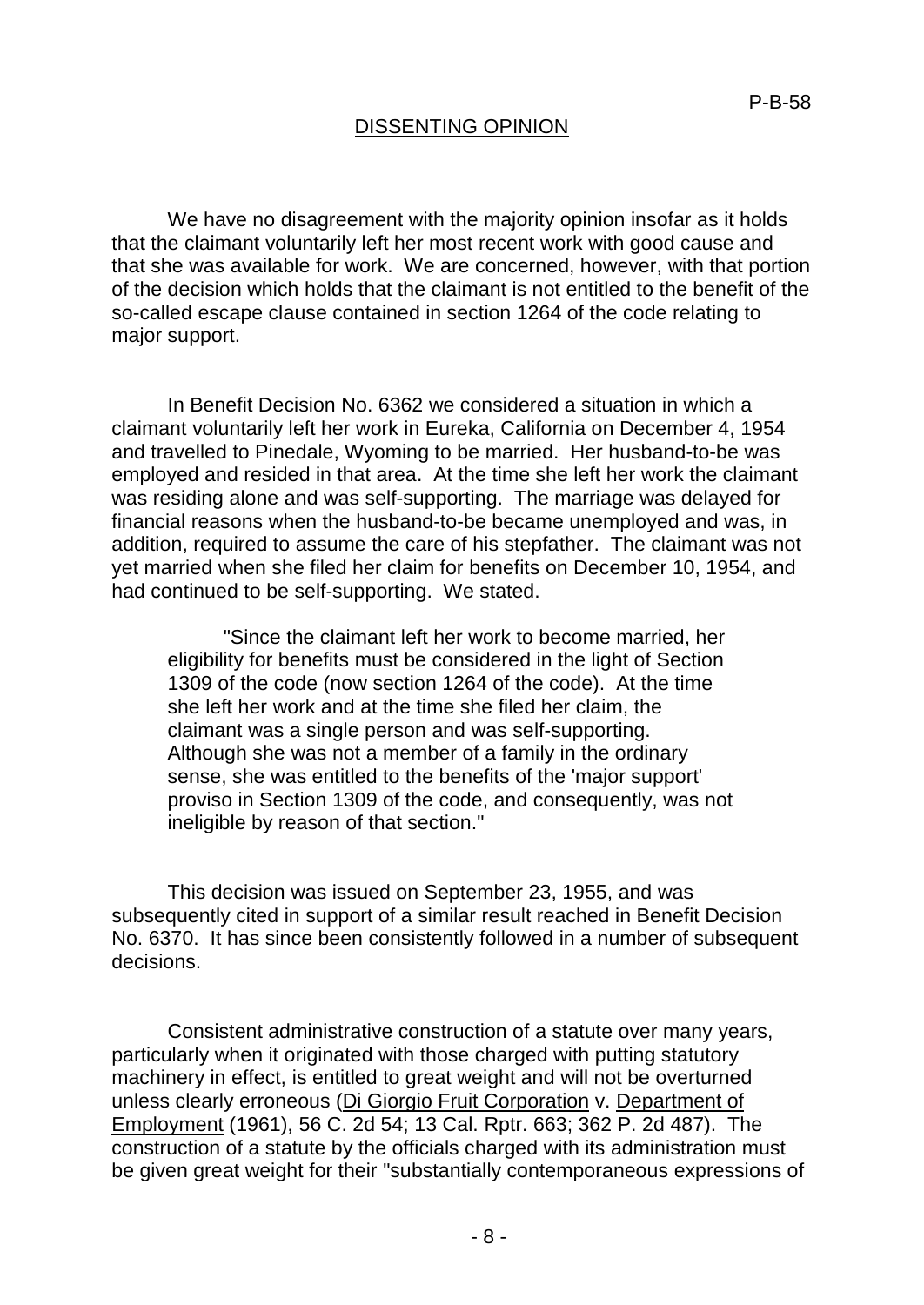opinion are highly relevant and material evidence of the probable general understanding of the times and the opinions of men who probably were active in the drafting of the statute." When an administrative interpretation is of longstanding and has remained uniform, it is likely that numerous transactions have been entered into in reliance thereon, and it could be invalidated only at the cost of major readjustments and extensive litigation (see Whitcomb Hotel, Inc. v. Cal. Emp. Com. (1944), 24 C. 2d 753, and cases cited therein).

We have previously noted herein our consistent construction of section 1264 of the code as applied to factual situations similar to the instant case. Although numerous bills have been introduced in the State Legislature over the years to amend, and indeed, repeal section 1264 of the code, the text still remains unchanged since its original enactment in 1953. The same is true of Administrative Regulation No. 1264-1 which was adopted shortly after enactment of the statute. Under these circumstances, it is our opinion that such long-standing and consistent interpretation of the statute should not be overturned except for weighty reasons. We do not find the reasoning of the majority opinion to be so persuasive as to justify the overturn of our longstanding and consistent interpretation of the statute.

In this case the issue of the claimant's initial ineligibility for benefits under section 1264 of the code arose because she left her employment to be married, not because of any marital or domestic duty she owed to any member of her family. We cannot agree that the reason the claimant left work becomes Irrelevant to a determination of family status under these circumstances. The claimant left work because she intended to be married. If the marriage had been consummated as planned, an economic family unit would have been created consisting of the claimant and her husband. We would have looked to this family unit for determination of major support, not to the claimant's parents and sister. It is unrealistic and arbitrary to conclude that we must examine the claimant's major support status from the standpoint of considering her parents and sister as the family economic unit. The claimant did not leave her work because of any domestic duty, moral or legal obligation, owed to any or all of these individuals. It is apparent that under the reasoning adopted by the majority, a claimant who has no living family members will, nevertheless, not be entitled to the benefit of the major support provision. We do not conceive such a result to be within the legislative intent, and it certainly does not comport with the liberal interpretation which must be accorded the statute to effectuate the stated purposes of this remedial legislation (Garcia v. Calif. Emp. Stab. Com. (1945), 71 C.A. 2d 107, 161 P. 2d 972).